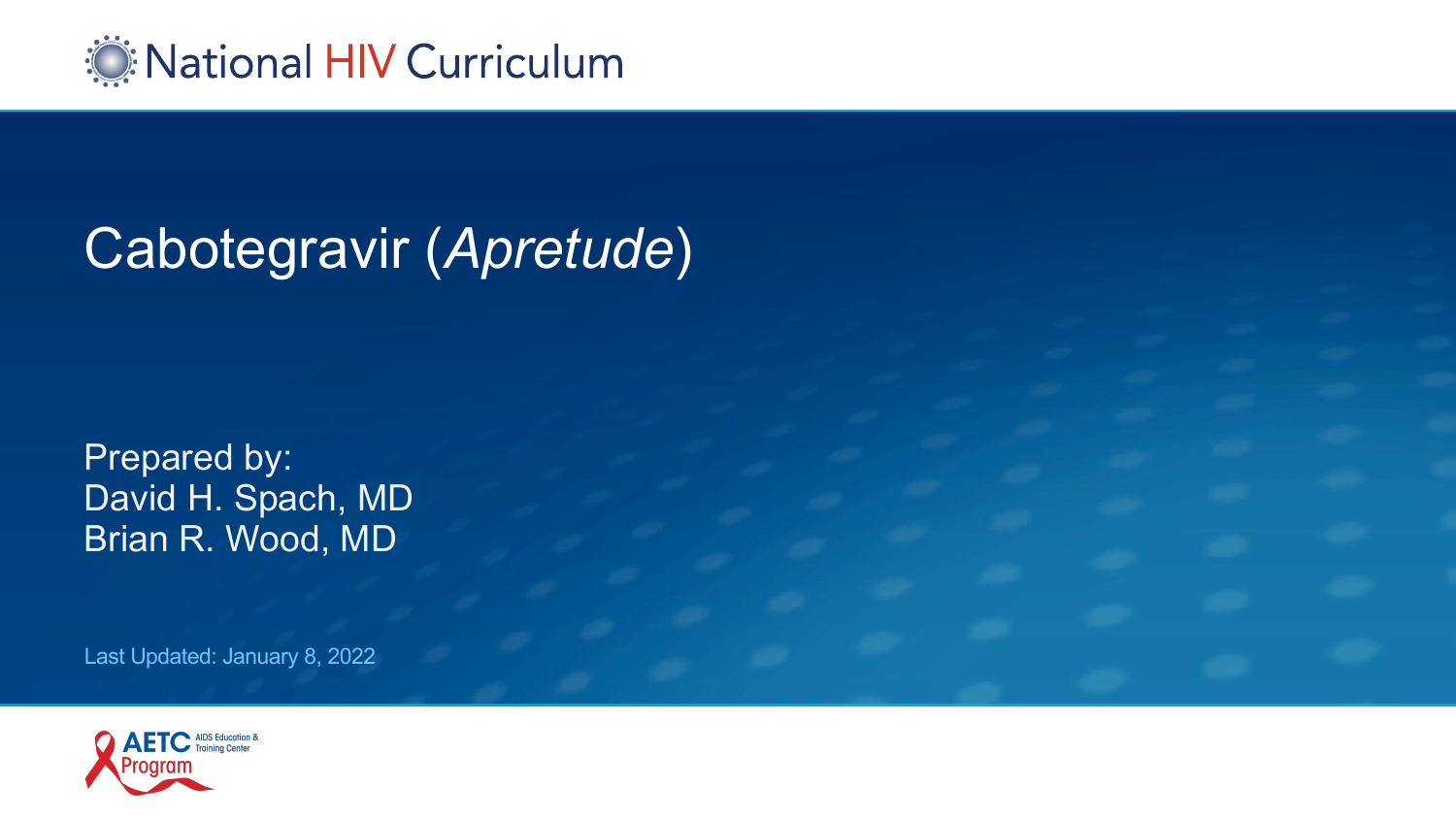# Cabotegravir (*Apretude*) for HIV PrEP



December 2021: FDA Approved for PrEP At-risk adults and adolescents weighing ≥35 kilograms (77 pounds)

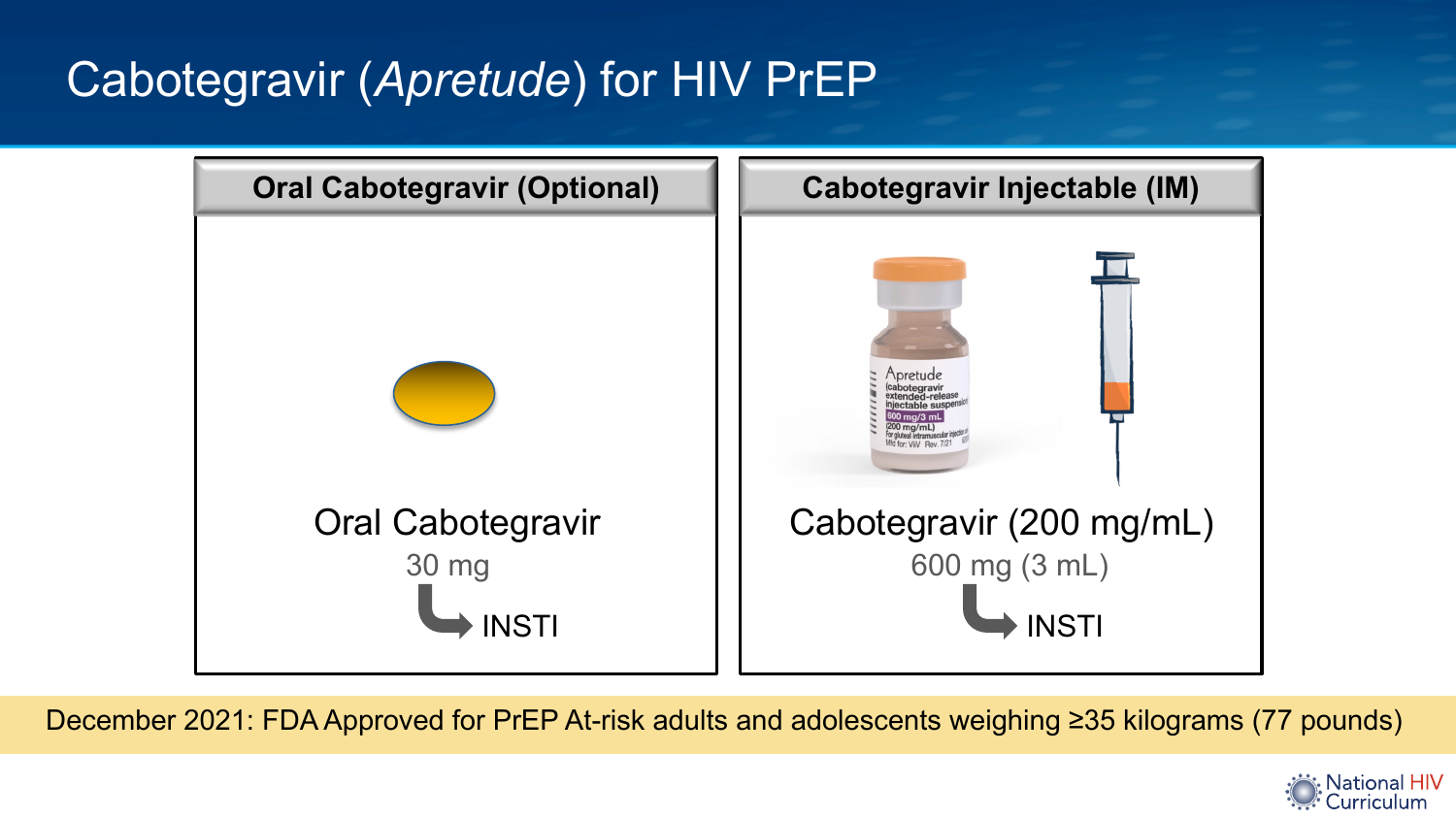# Dosing with Renal or Hepatic Impairment

## • **Dosing with Renal Insufficiency**

- Mild (CrCl ≥60 to <90 mL/min): no adjustment
- Moderate (CrCl ≥30 to <60 mL/min): no adjustment
- Severe (CrCl 15 to <30 mL/min) or ESRD (<15 mL/min): increased monitoring for adverse effects is recommended
- Dialysis: not expected to alter cabotegravir levels

## • **Dosing with Hepatic Impairment**

- Mild-to-Moderate (Child A or B): no dose adjustment
- Severe (Child C): unknown

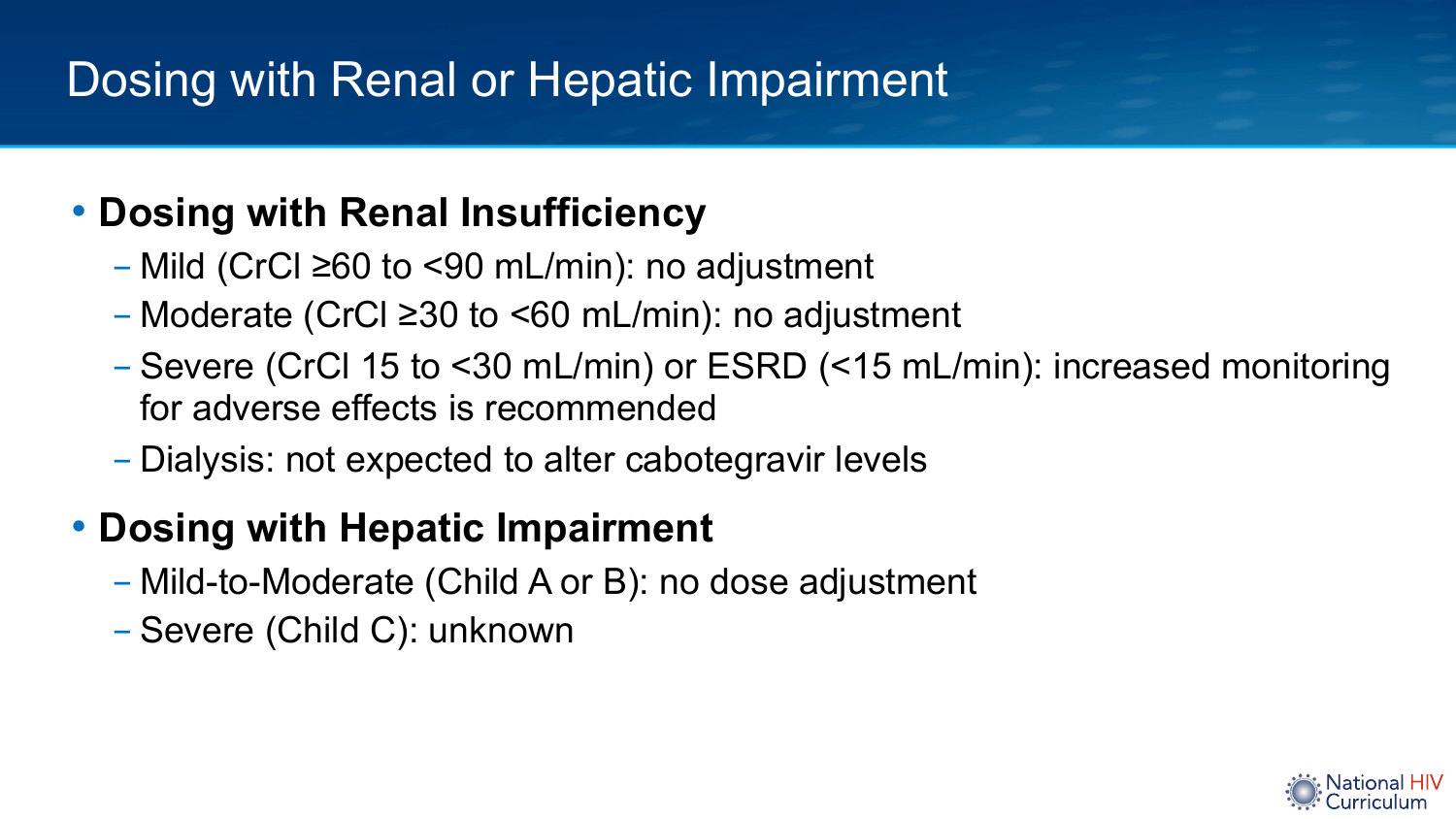# Cabotegravir for HIV PrEP: Prescribing Information\*



\*Source: Apretude Prescribing Information

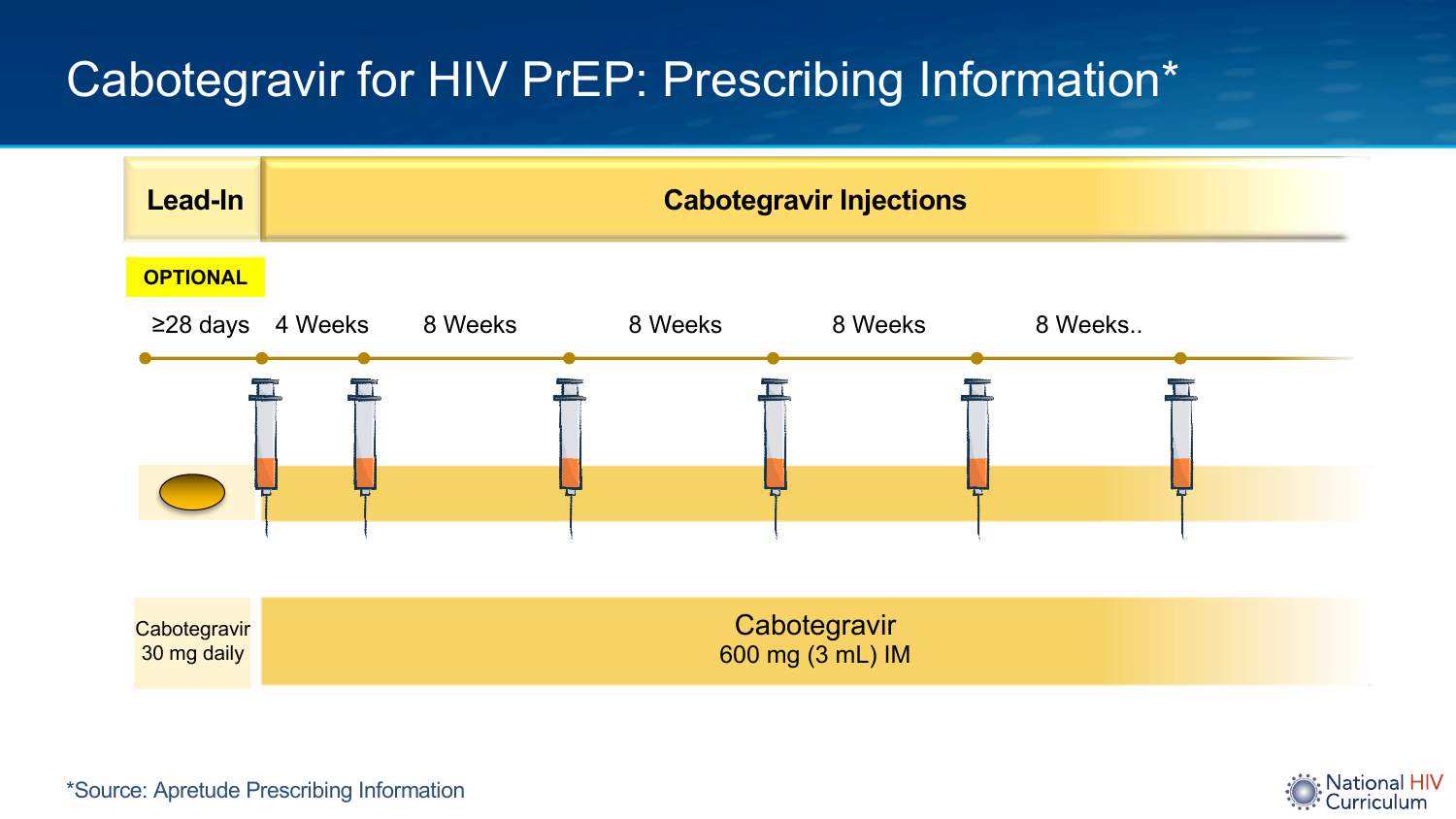# Cabotegravir for HIV PrEP: Prescribing Information\*





\*Source: Apretude Prescribing Information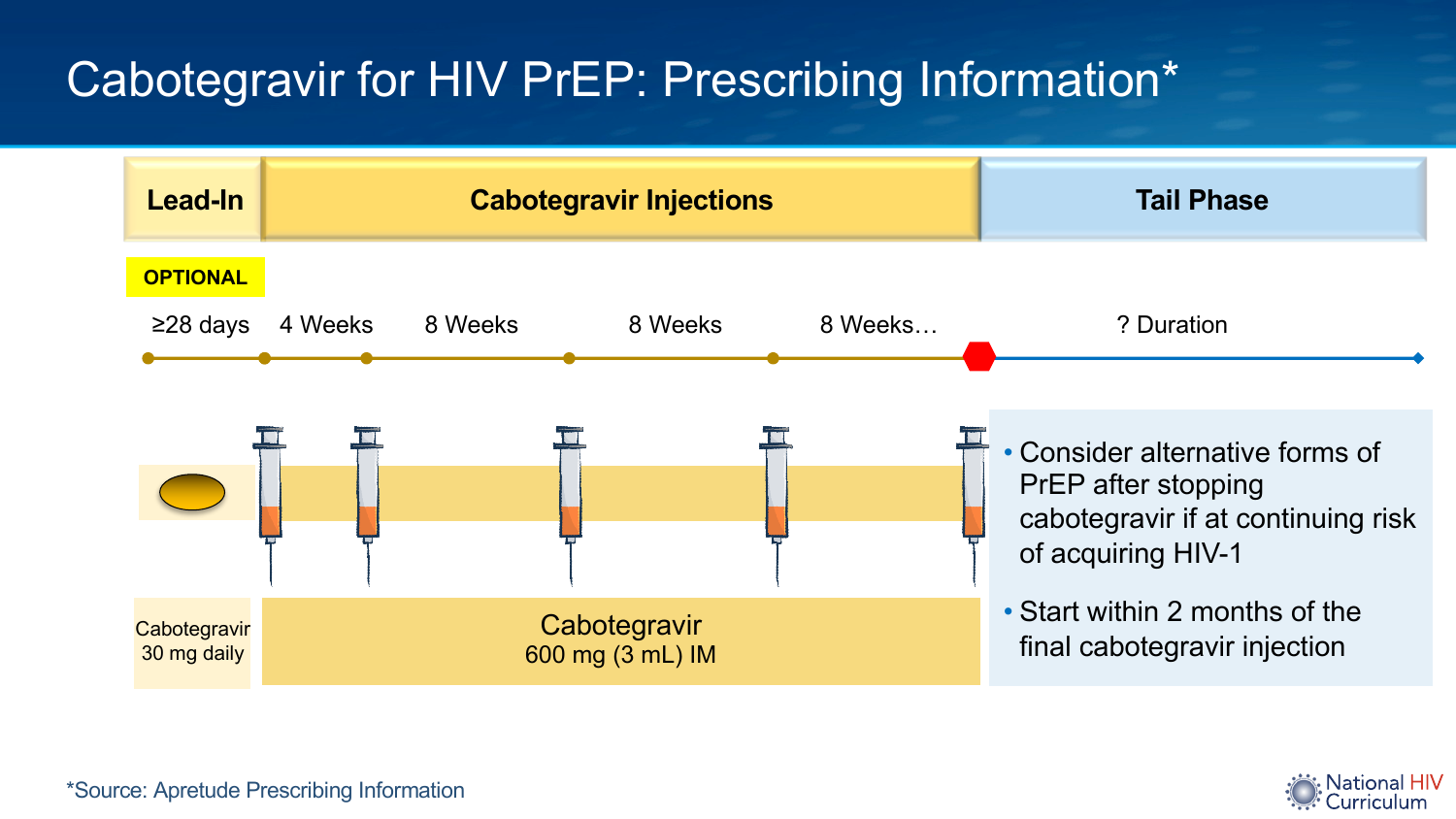## *2021 CDC PrEP Guidelines* Cabotegravir for HIV PrEP: Monitoring



\*TDF-FTC = tenofovir DF-emtricitabine; TAF-FTC = tenofovir alafenamide-emtricitabine

#### Source: CDC Preexposure Prophylaxis for the Prevention of HIV Infection in the U.S.– 2021 Update Clinical Practice Guideline

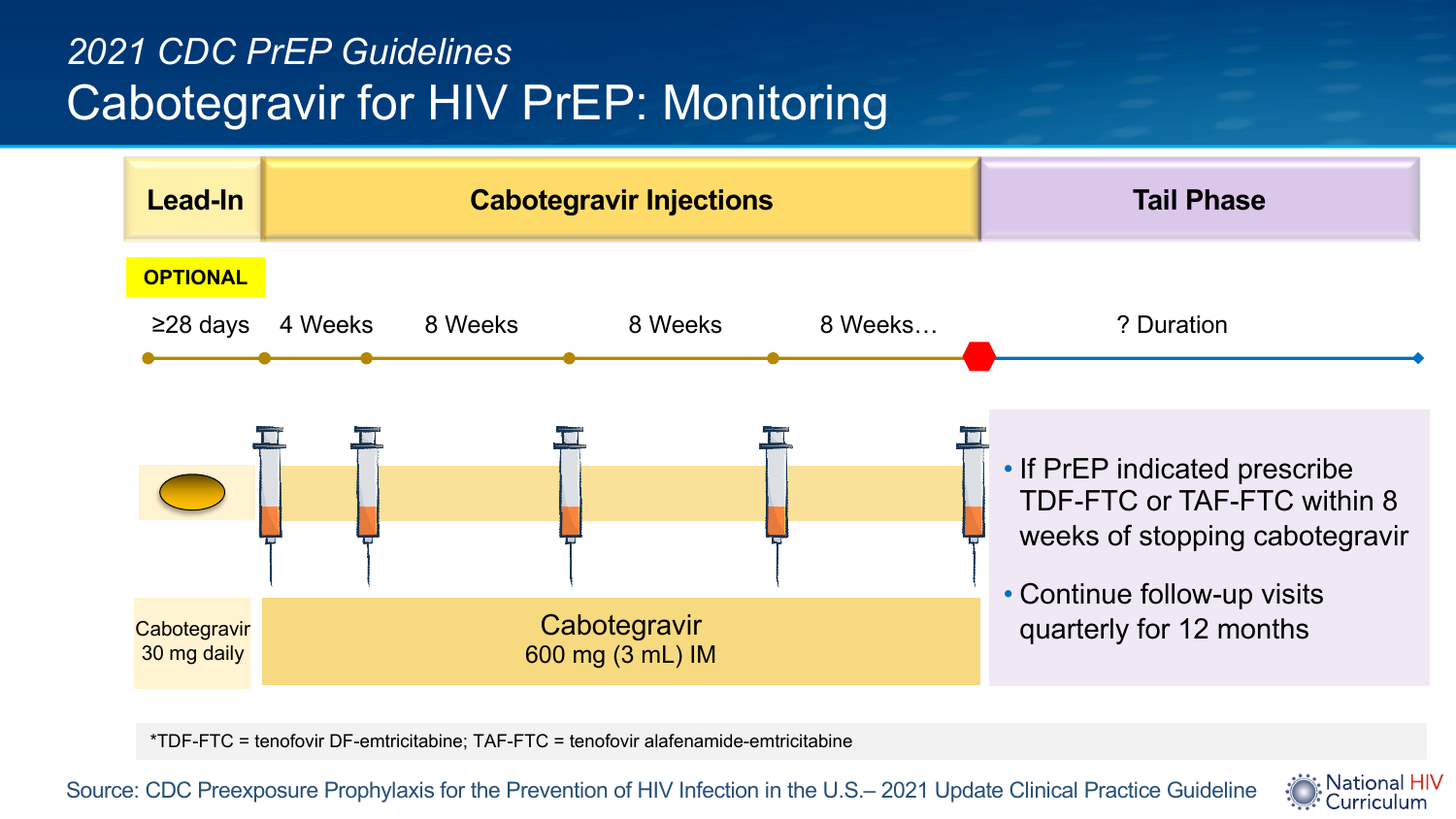# Cabotegravir Toxicity Monitoring

- Not indicated before starting or monitoring:
	- Creatinine, eCrCl
	- Hepatitis B serology
	- Lipid panels
	- Liver function tests.

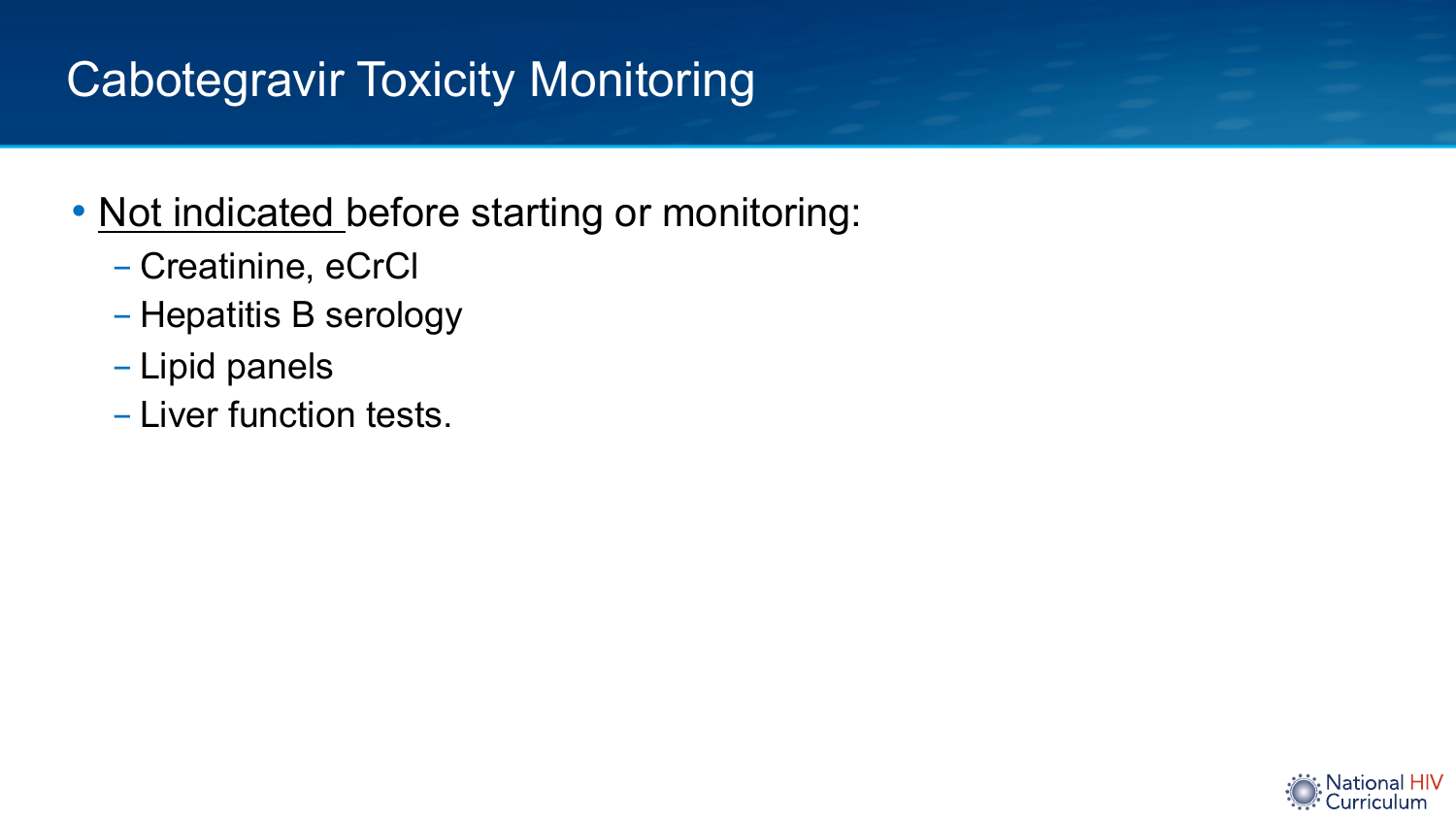## *2021 CDC PrEP Guidelines* Cabotegravir for HIV PrEP: Monitoring



\*Bacterial STI screening for MSM and TGW who have sex with men (every 3 months) ^Bacterial STI screening for heterosexually active men and women (every 6 months)

Source: CDC Preexposure Prophylaxis for the Prevention of HIV Infection in the U.S.– 2021 Update Clinical Practice Guideline

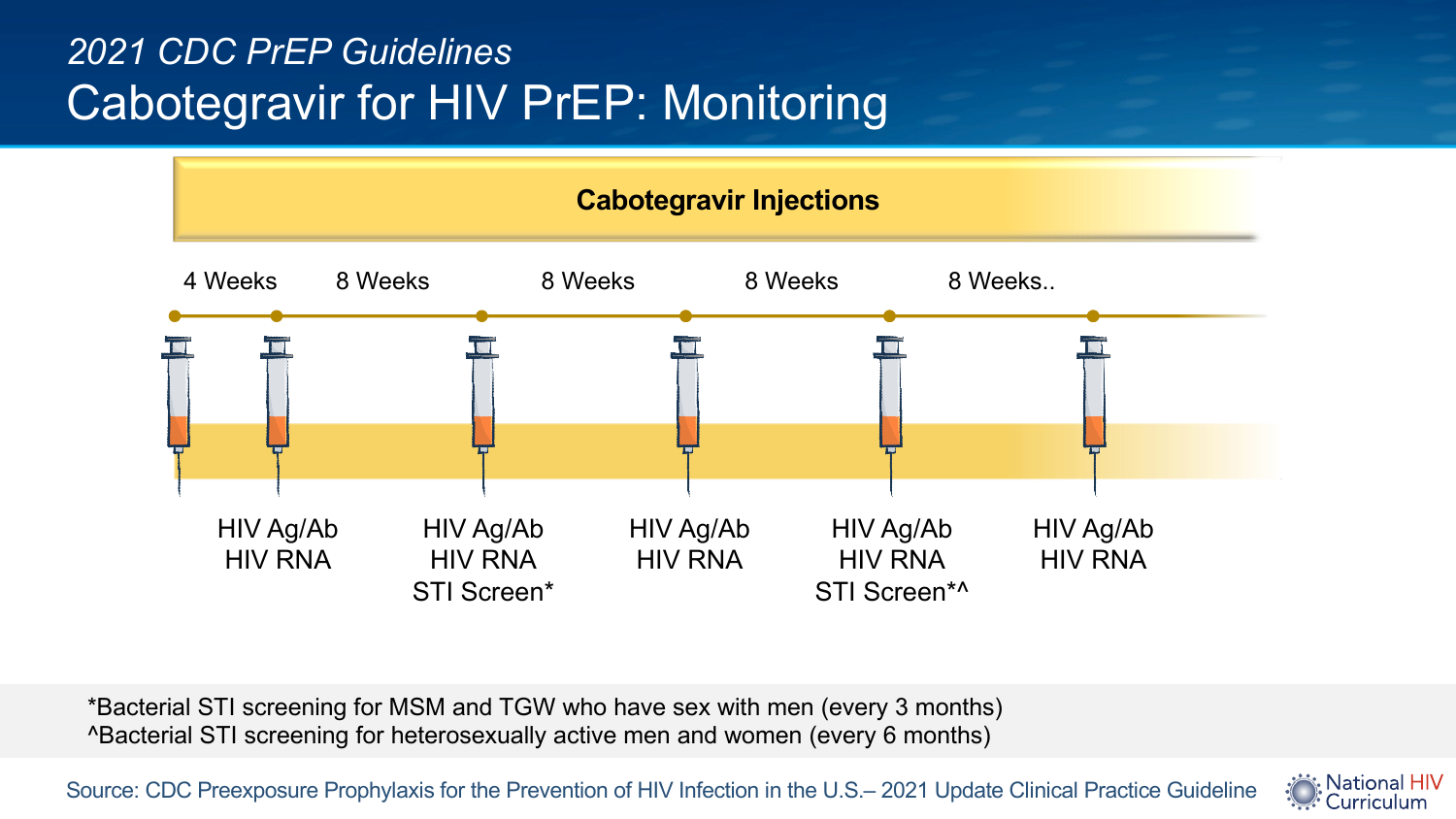

Figure 2: Estimated plasma cabotegravir concentration (A) and reduction in per-act probability of HIV transmission (B), by time since last injection Percentage reduction in per-act HIV transmission after a final long-acting cabotegravir injection was estimated on the basis of halflife values reported by Markowitz and colleagues.



Source: Marshal BDL, et al. Lancet HIV. 2018;5:e498-e505.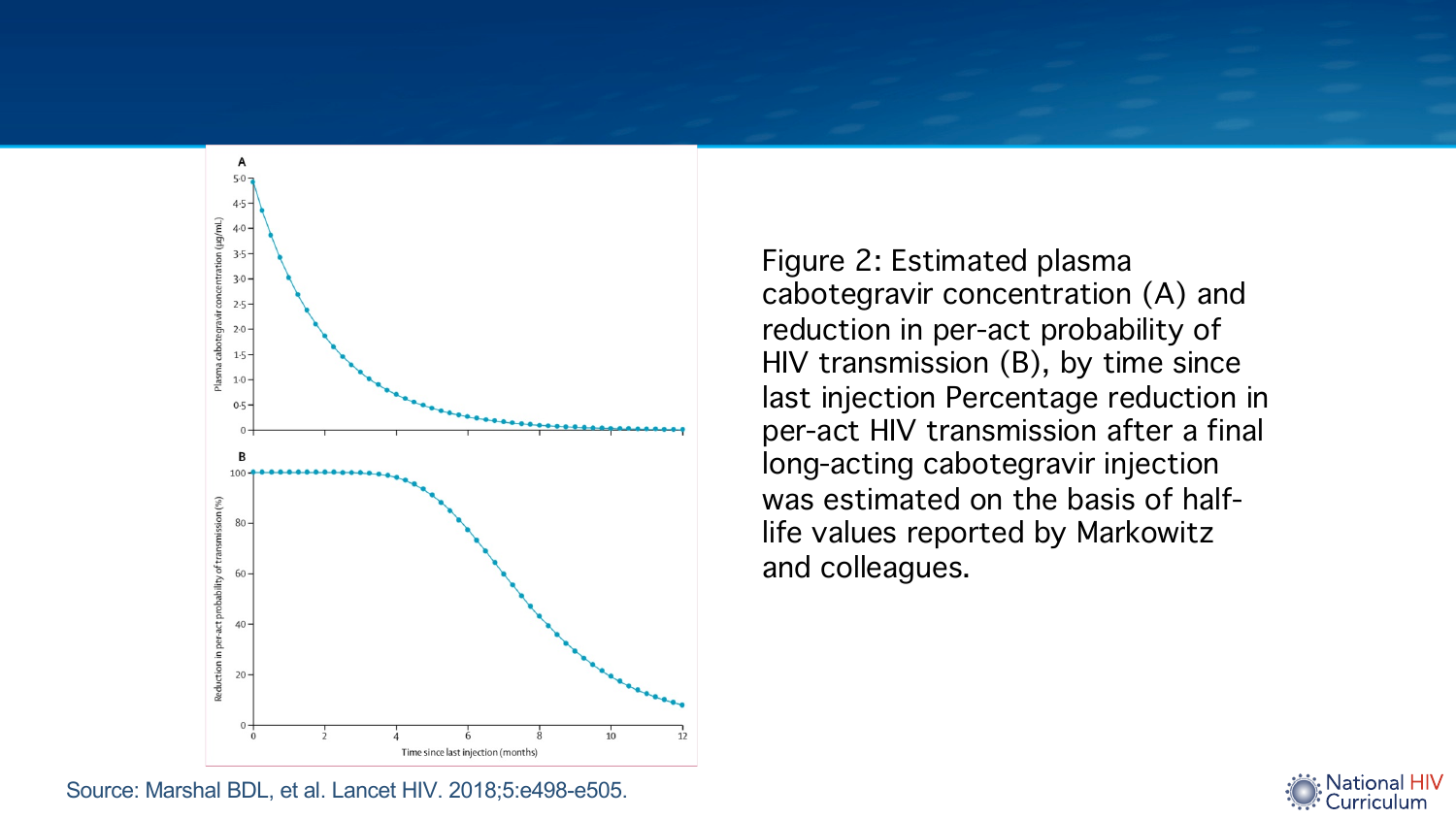

# IM Cabotegravir vs. TDF-FTC for HIV PrEP in MSM and TGW **HPTN 083**

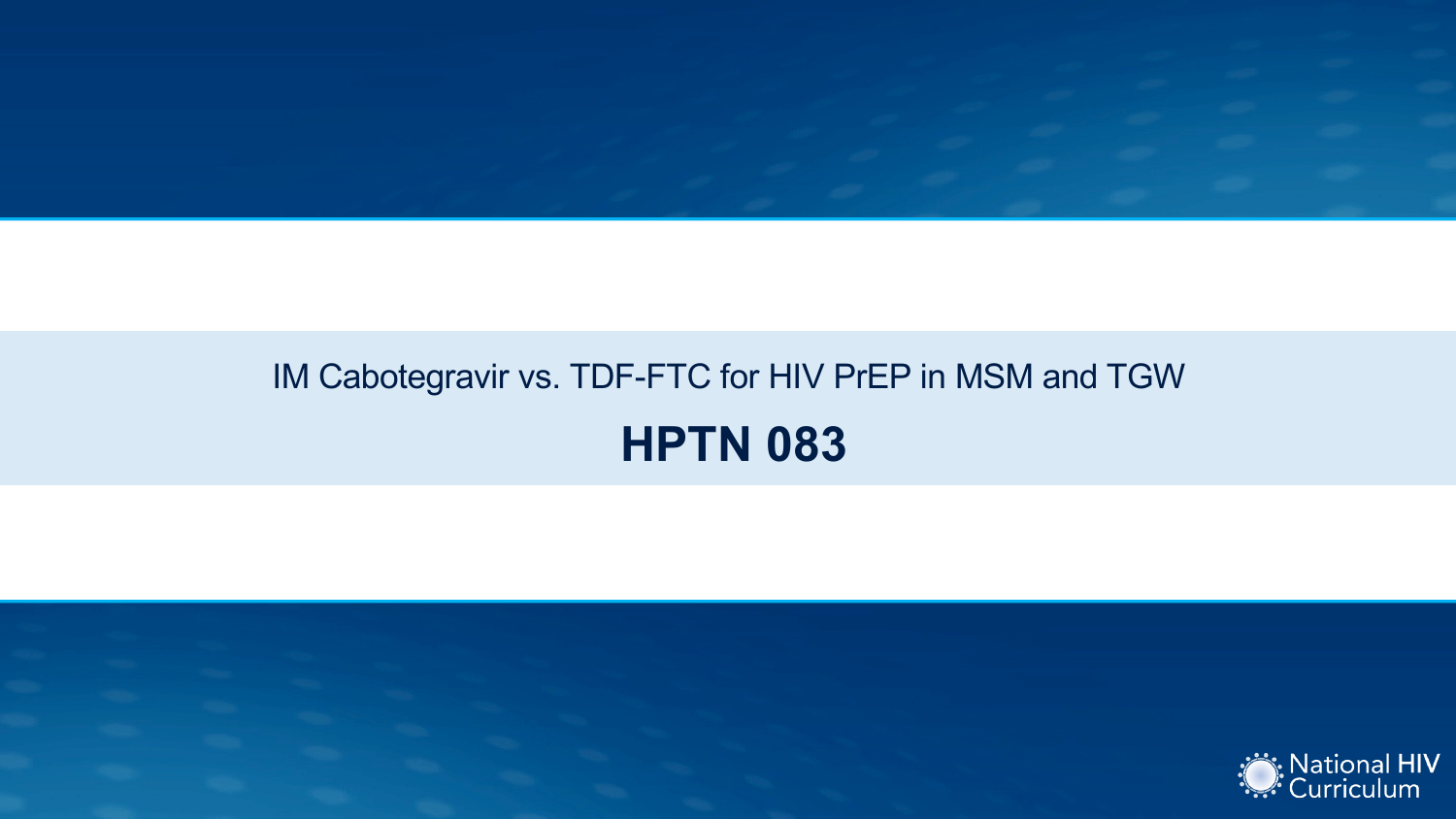## IM Cabotegravir versus TDF-FTC for PrEP in MSM and TGW HPTN 083: Study Design

- **Background**: Phase 2b/3, double-blind, randomized, multinational, trial to assess efficacy of longacting IM cabotegravir (CAB) compared to daily oral tenofovir DF-emtricitabine (TDF-FTC) for HIV PrEP in men who have sex with men (MSM) and transgender women
- **Setting**
	- 43 global sites
- **Inclusion Criteria**
	- Adult (≥18 years) cisgender MSM and transgender women who have sex with men age
	- Substantial HIV risk\*
	- Negative HIV serologic test at enrollment and negative HIV RNA ≤14 days before trial entry
	- Generally good health and CrCl 60 mL/min
	- HBsAg negative and HCV antibody negative
	- No contraindications to gluteal injections
	- No injection drug use within 90 days of trial entry

\*Condomless receptive anal intercourse; >5 sex partners, stimulant use, rectal/urthral STI or syphilis ≤6 months; SexPro Score <16 (U.S. only)

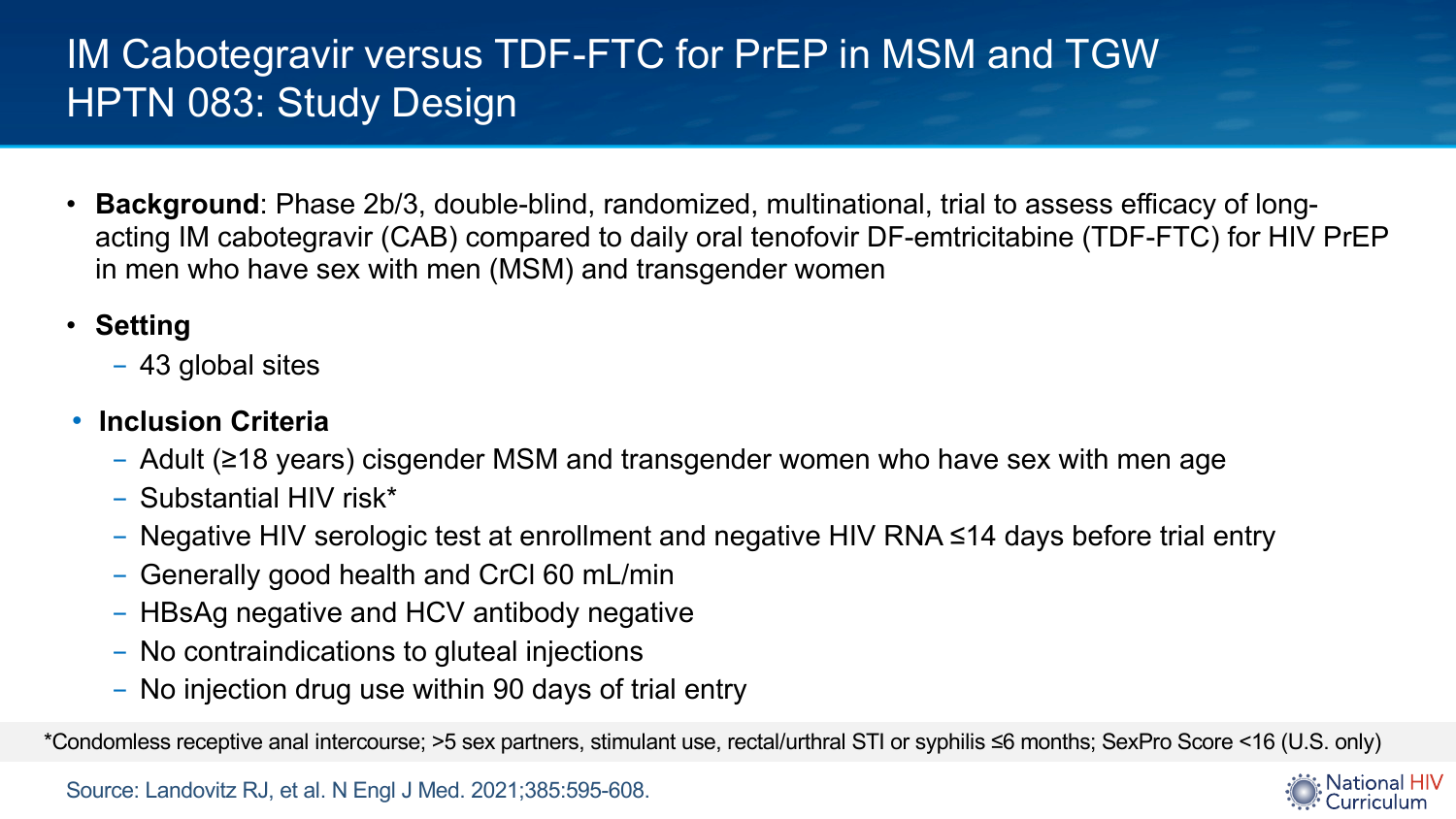## IM Cabotegravir versus TDF-FTC for PrEP in MSM and TGW HPTN 083: Study Design



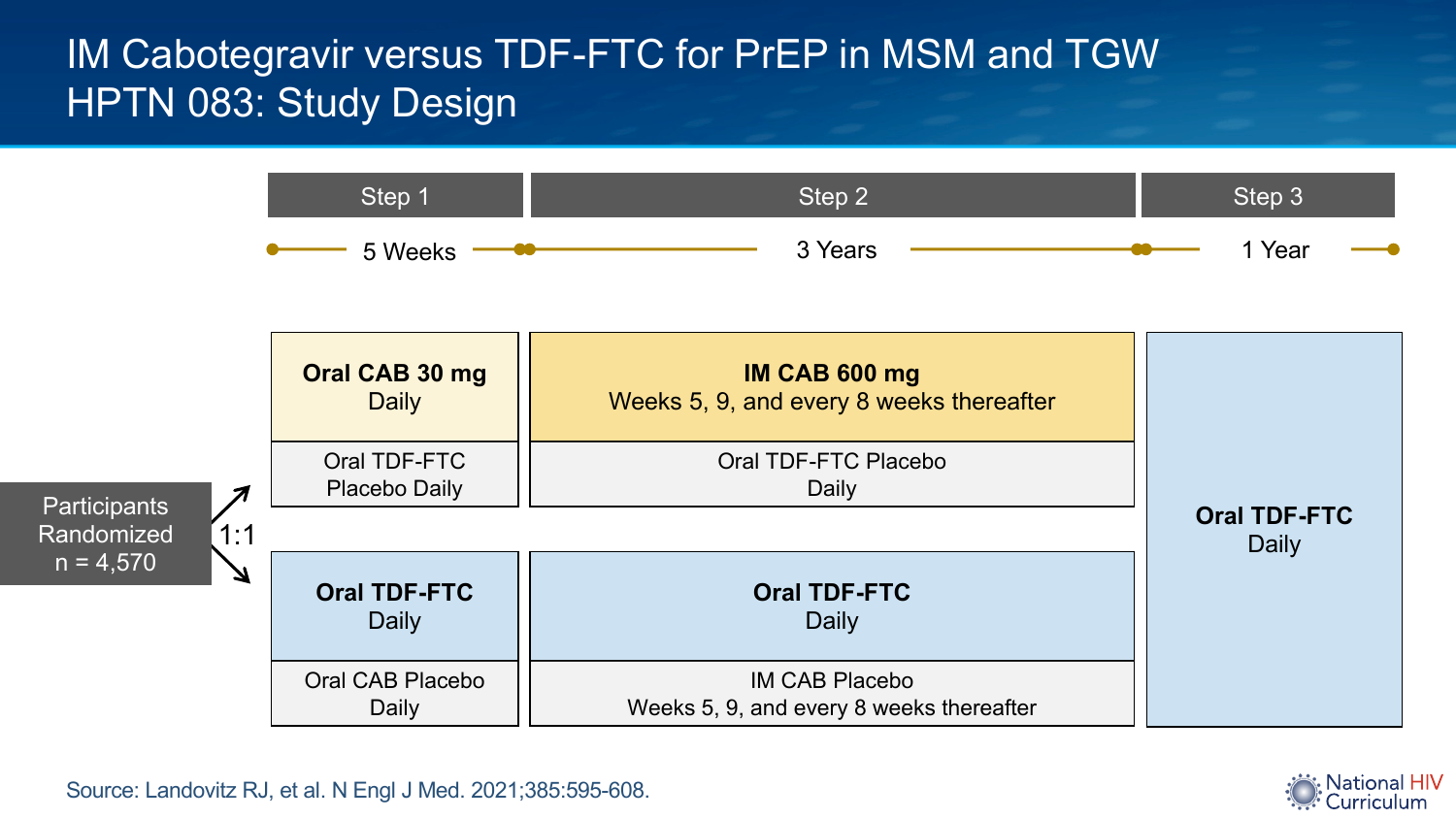## IM Cabotegravir versus TDF-FTC for PrEP in MSM and TGW HPTN 083: Study Population

| <b>HPTN 083: Selected Baseline Demographics</b> |                               |                             |                                  |
|-------------------------------------------------|-------------------------------|-----------------------------|----------------------------------|
| <b>Characteristic</b>                           | <b>Total</b><br>$(n = 4,566)$ | <b>CAB</b><br>$(n = 2,282)$ | <b>TDF-FTC</b><br>$(n = 2, 284)$ |
| Cisgender MSM                                   | 3,992(87.4)                   | 2,013 (88.2)                | 1,979 (86.6)                     |
| <b>Transgender Women</b>                        | 570 (12.5)                    | 266(11.7)                   | 304(13.3)                        |
| Median Age (IQR) Years                          | 26 (22-32)                    | $26(22-32)$                 | 26 (22-32)                       |
| <b>Black Race, United States</b>                | 845 (49.8)                    | 411 (48.4)                  | 434 (51.1)                       |
| Geographic Region                               |                               |                             |                                  |
| <b>United States</b>                            | 1,698 (37.2)                  | 849 (37.2)                  | 849 (37.2)                       |
| Latin America                                   | 1,964(43.0)                   | 980 (42.9)                  | 984 (43.2)                       |
| Asia                                            | 752 (16.5)                    | 375 (16.5)                  | 377 (16.5)                       |
| Africa                                          | 152(3.3)                      | 78 (3.4)                    | 74 (3.2)                         |

\*Abbreviations: MSM = men who have sex with men;  $IQR =$  interquartile range

Source: Landovitz RJ, et al. N Engl J Med. 2021;385:595-608.

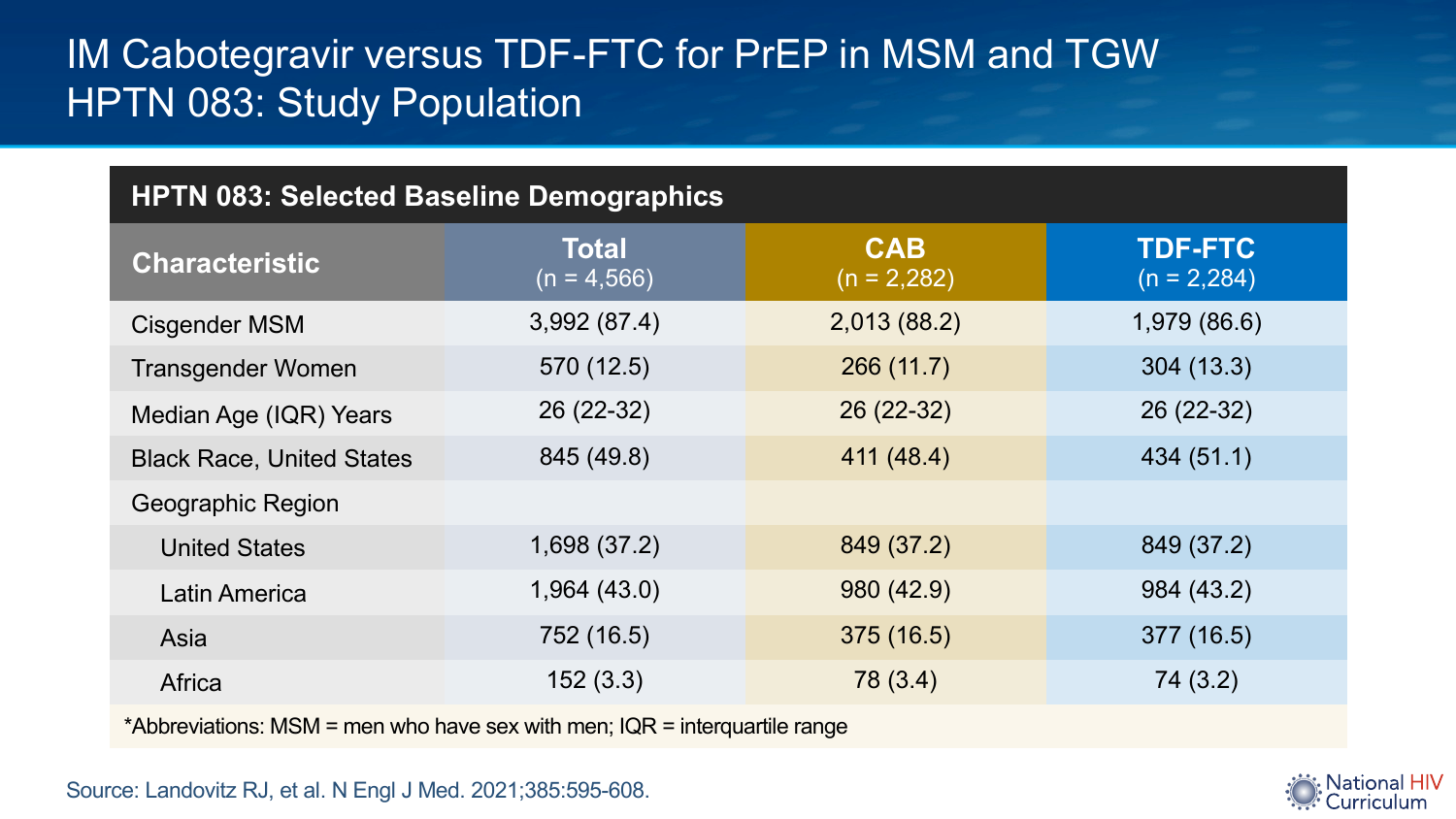## IM Cabotegravir versus TDF-FTC for PrEP in MSM and TGW HPTN 083: Acquisition of HIV After Enrollment



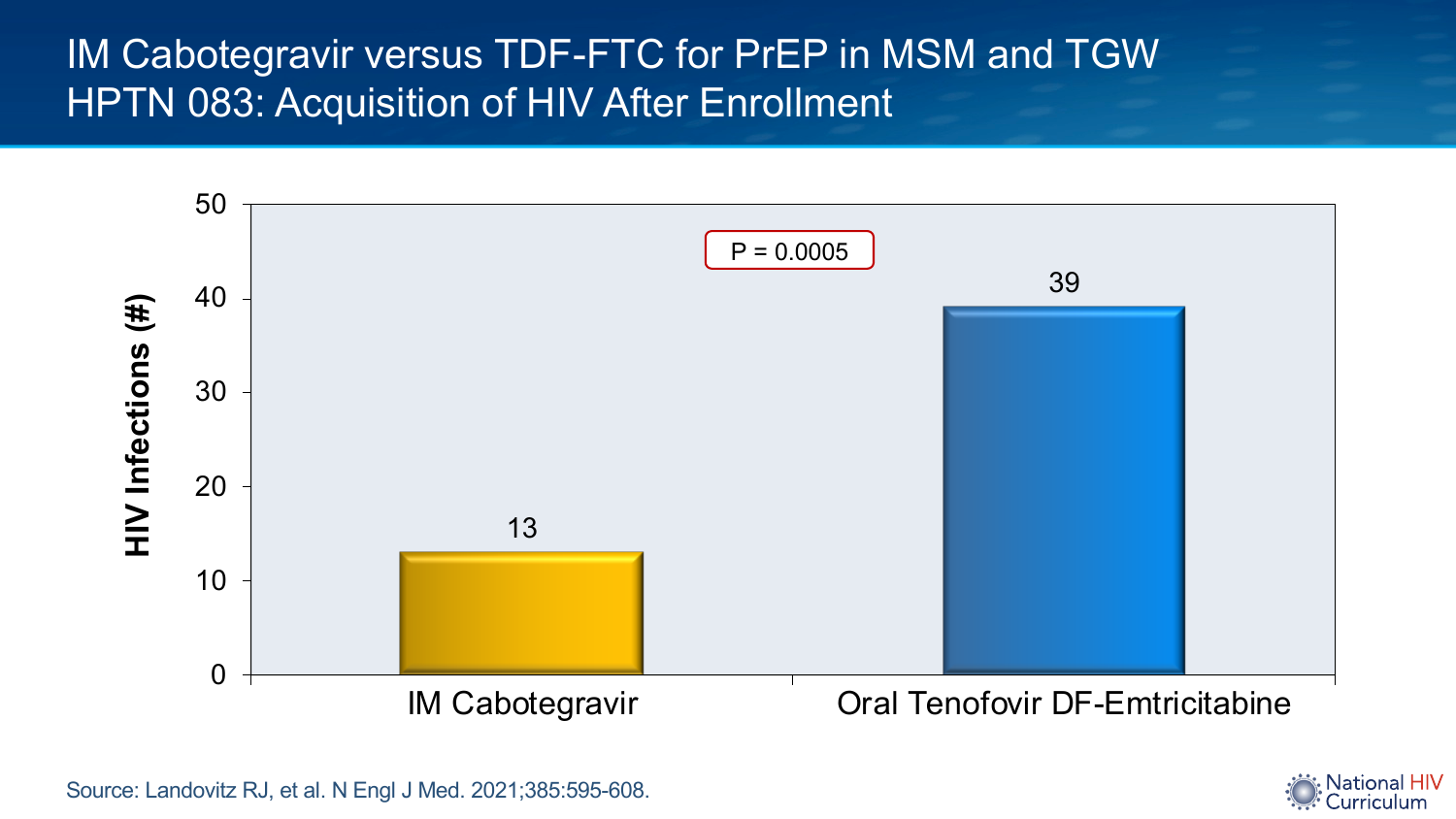## IM Cabotegravir versus TDF-FTC for PrEP in MSM and TGW HPTN 083: Results



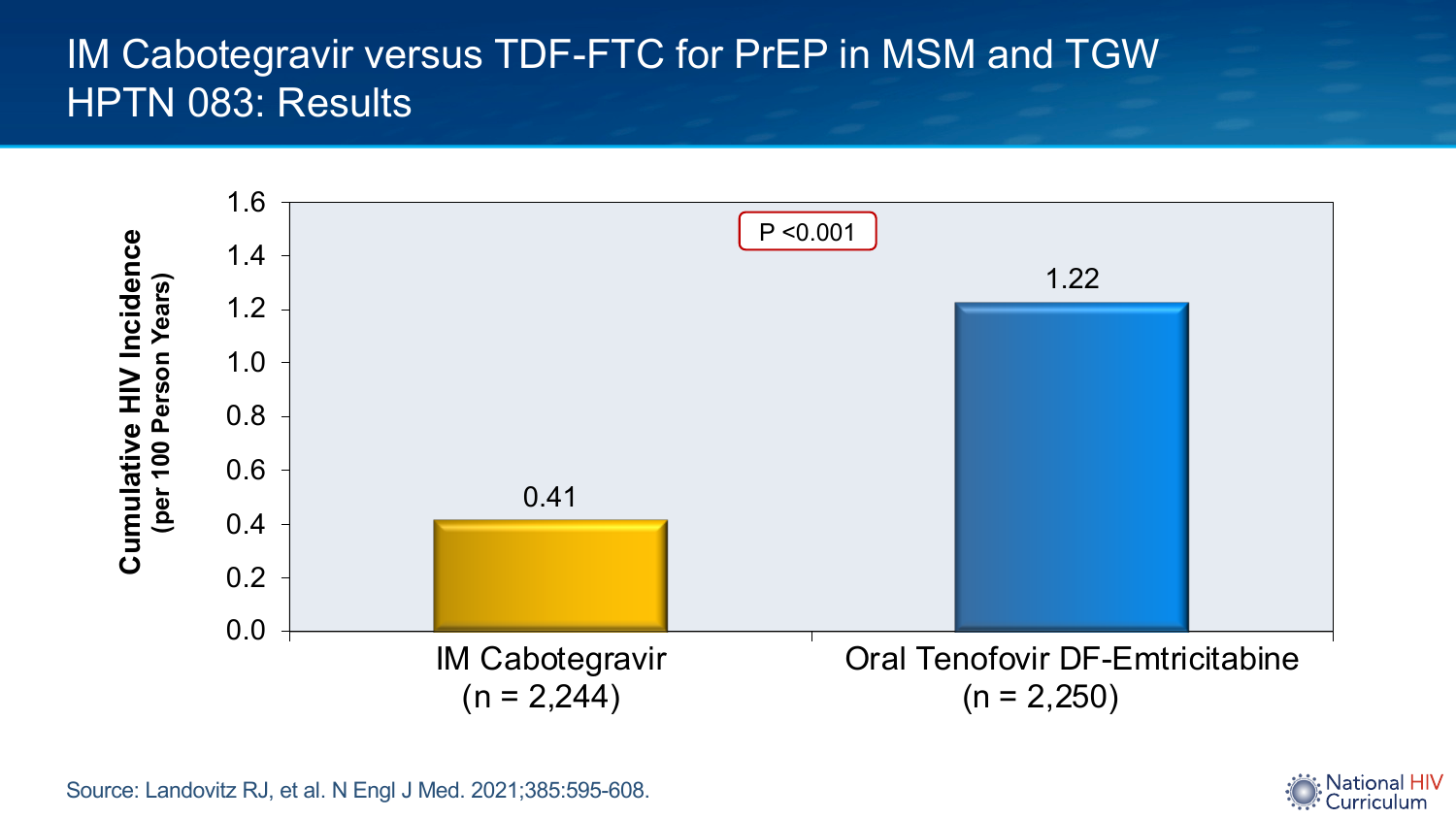### IM Cabotegravir versus TDF-FTC for PrEP in MSM and TGW HPTN 083: Results

## • **When did incident HIV infections occur in CAB arm?**

- 3 during oral lead-in
- 5 after "prolonged hiatus" from IM CAB
- 5 during continuous CAB administration

## • **Were drug levels adequate in TDF-FTC arm?**

- Random sample of 372 participants:
	- 87% detectable plasma tenofovir level
	- 75% levels correlated with high-level protection
	- ≈70% levels suggestive of >4 doses/week (by dried blood spot)

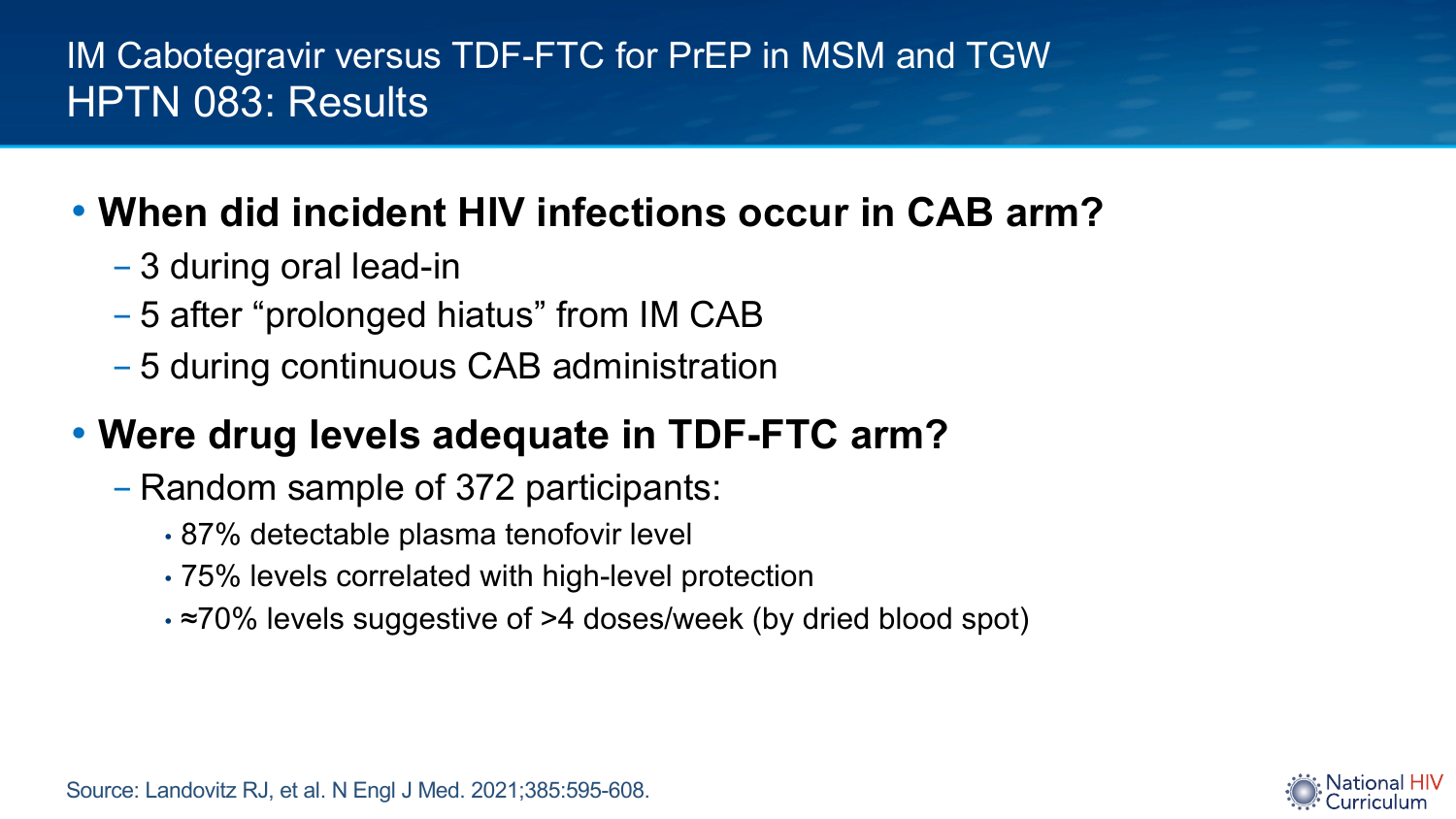IM Cabotegravir versus TDF-FTC for PrEP in MSM and TGW HPTN 083: Cabotegravir Injection Site Reactions

## • **Type and Severity of Injection-Site Reactions**

- -Most common pain and tenderness
- -2.4% chose to discontinue study due to injection reaction

## • **Onset**

-Reactions typically began 1 day after injection

## • **Duration**

-Reactions typically lasted 3-4 days 1 day after injection



Source: Landovitz RJ, et al. N Engl J Med. 2021;385:595-608.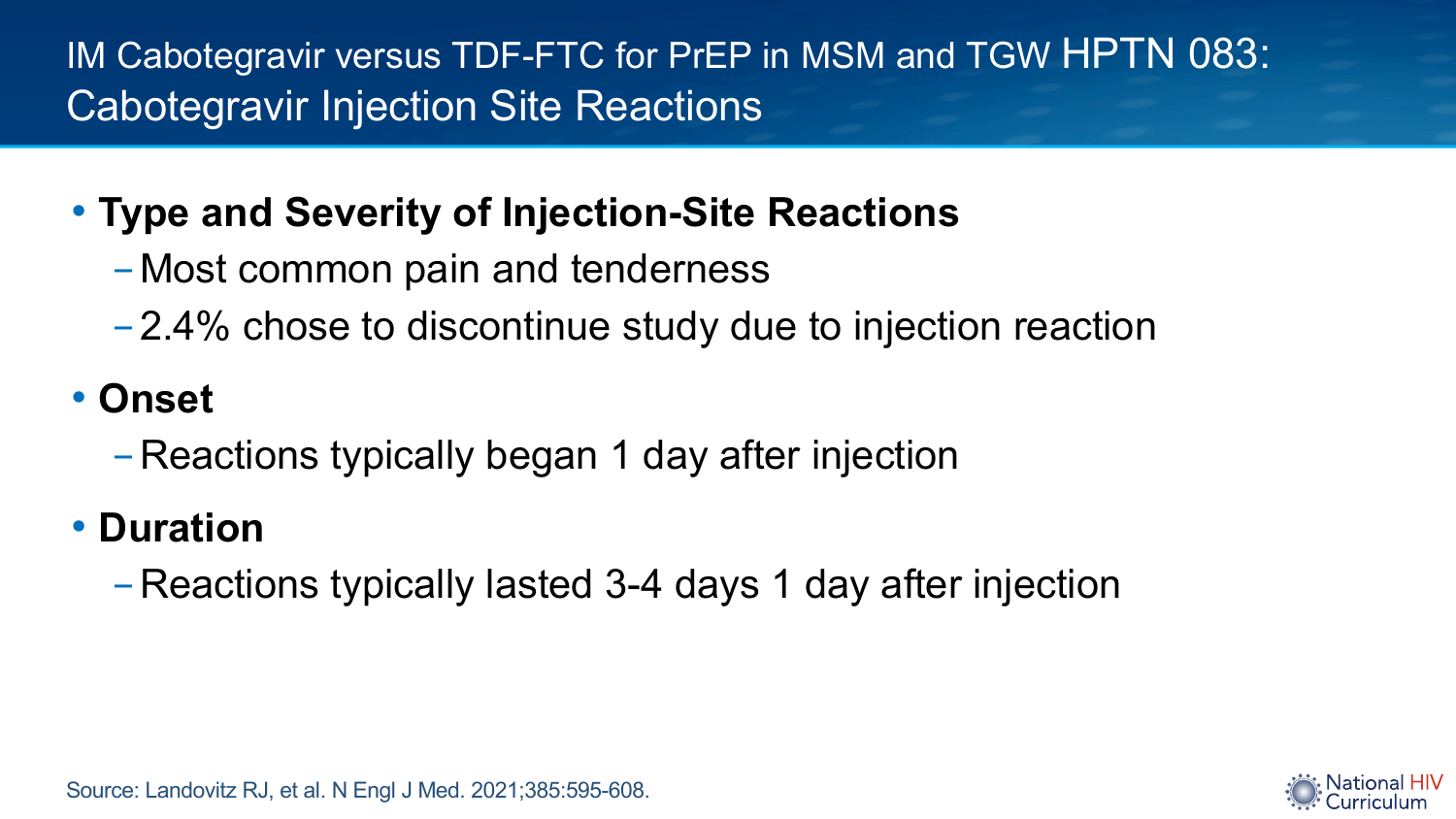IM Cabotegravir versus TDF-FTC for PrEP in MSM and TGW HPTN 083: Results: Resistance with Cabotegravir

## • **INSTI Resistance in Cabotegravir Group**

- -1 at baseline; 4 with incident HIV infections
- -No resistance documented after last injection during "tail phase"

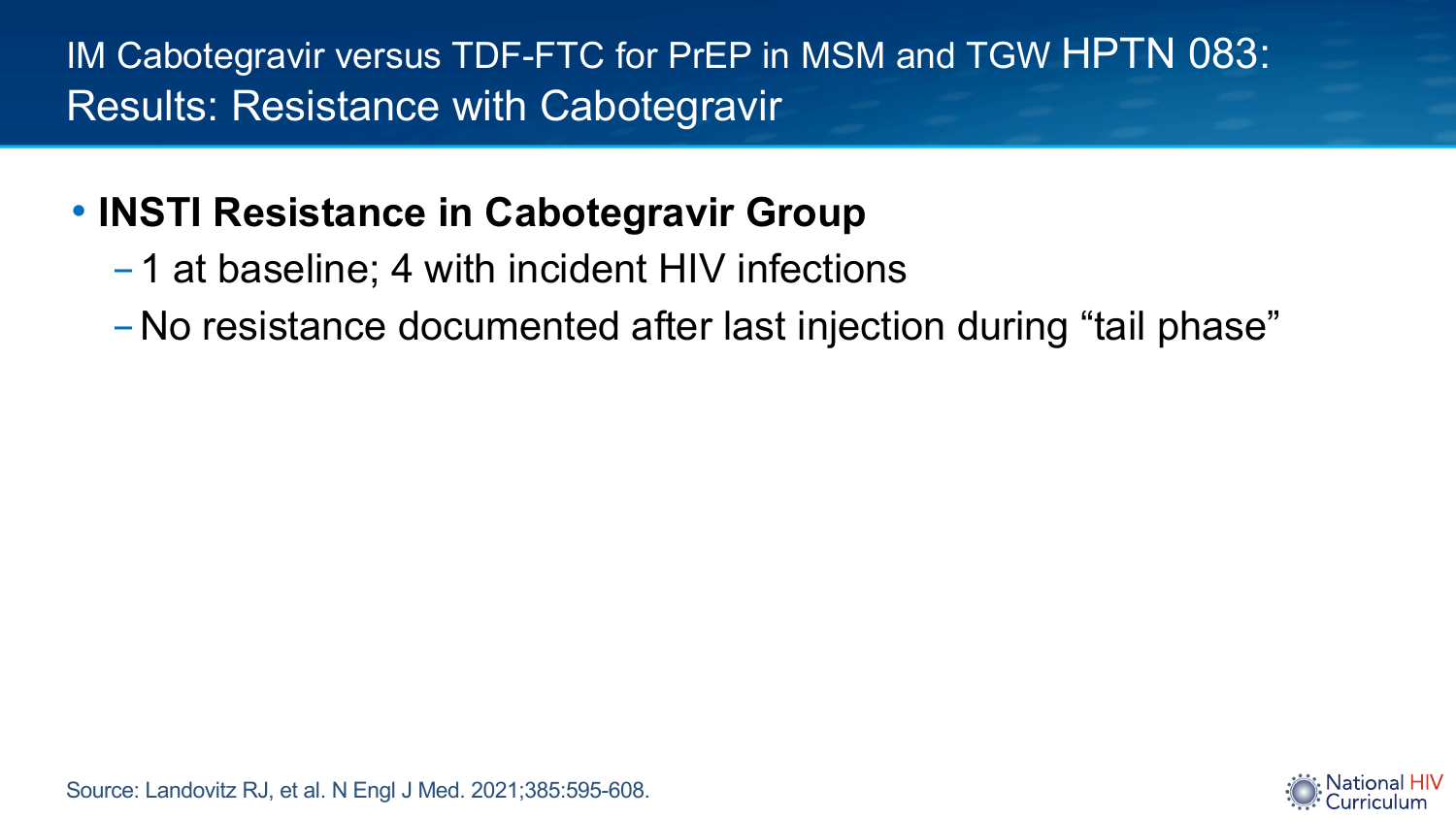## IM Cabotegravir versus TDF-FTC for PrEP in MSM and TGW HPTN 083: Weight Gain



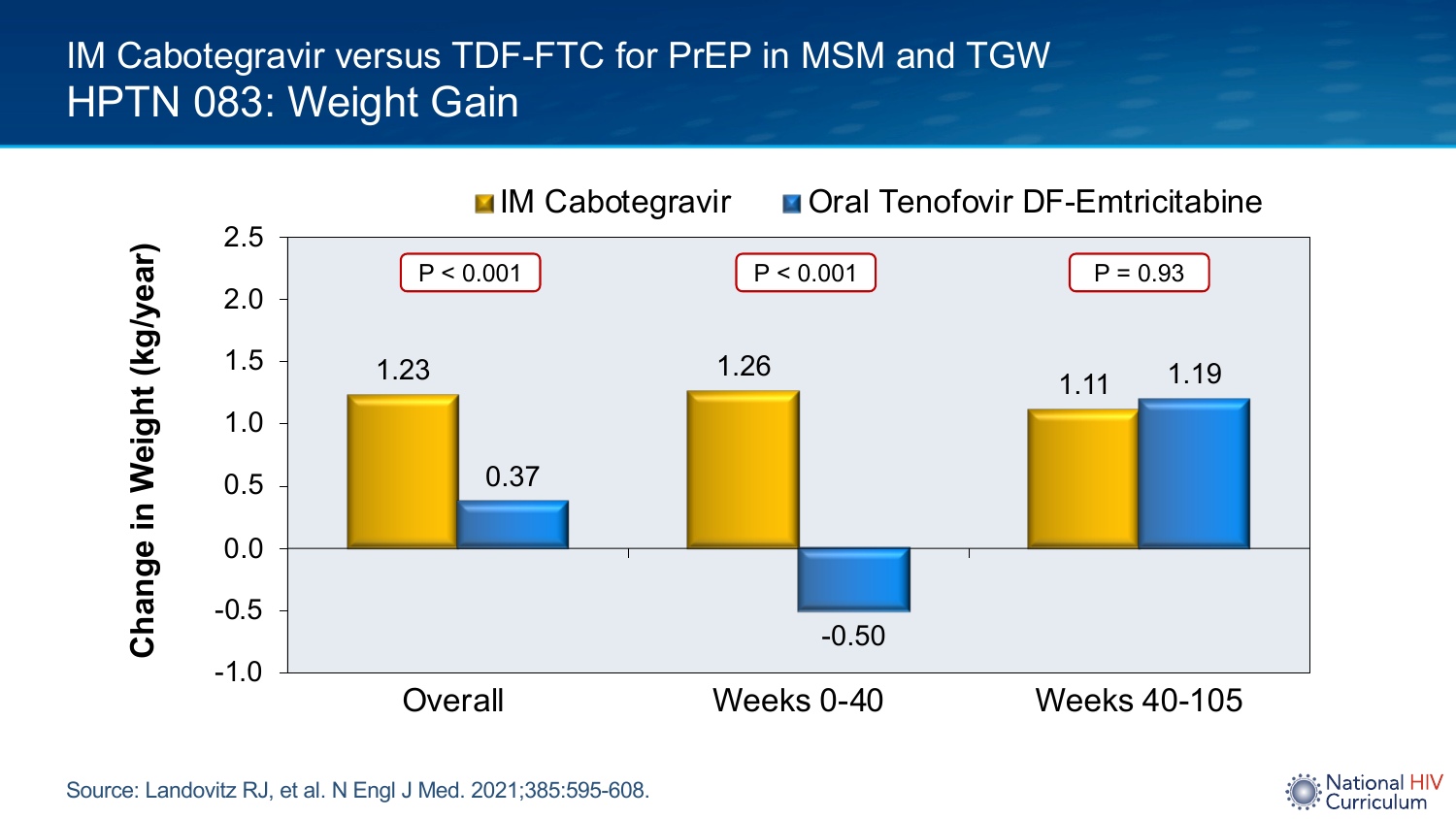IM Cabotegravir versus TDF-FTC for PrEP in MSM and TGW HPTN 083: Conclusions

**Conclusions**: Long-acting cabotegravir was superior to daily oral Tenofovir DF–emtricitabine in preventing HIV infection among men who have sex with men and transgender women.

Source: Landovitz RJ, et al. N Engl J Med. 2021;385:595-608.

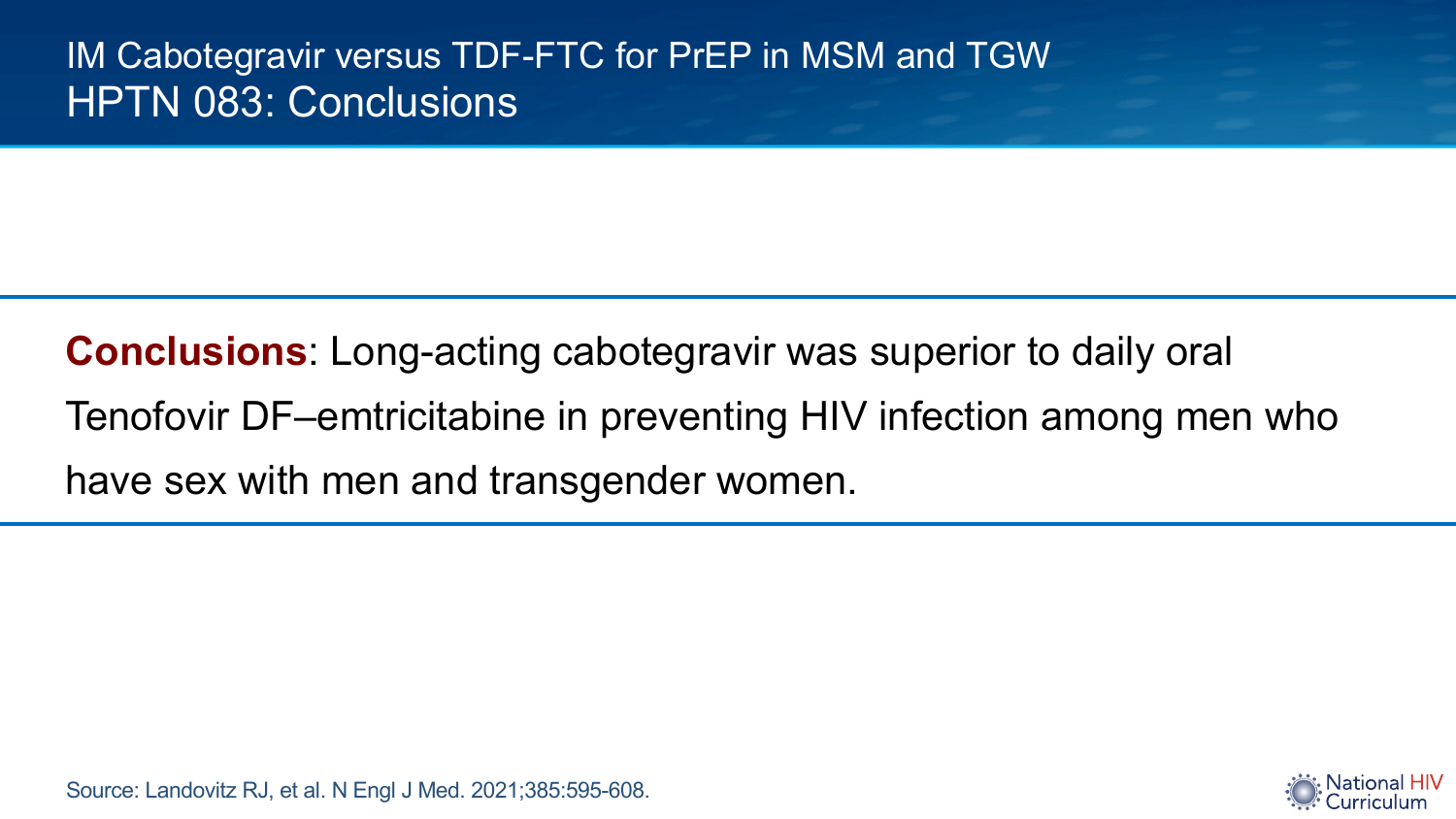

# IM Cabotegravir vs. TDF-FTC for PrEP in Cisgender Women **HPTN 084**

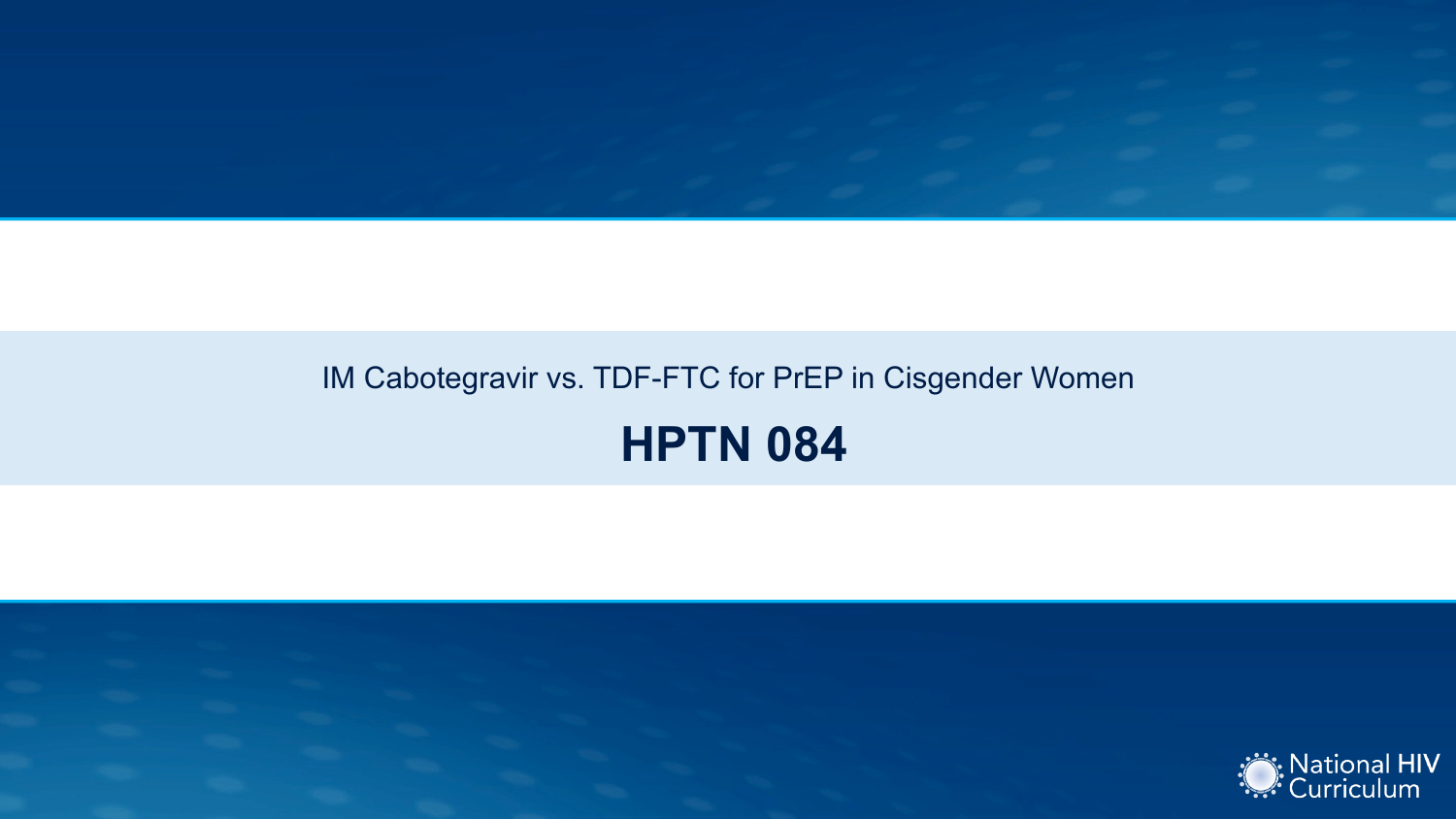## IM Cabotegravir versus TDF-FTC for PrEP in Cisgender Women HPTN 084: Study Design

• **Background**: Phase 3, double blind, randomized, multinational, trial to assess efficacy of long-acting IM cabotegravir (CAB) compared to daily oral tenofovir DF-emtricitabine (TDF-FTC) for HIV PrEP in cisgender women

#### • **Setting**

- 20 sites in Sub-Saharan Africa, including 7 in South Africa

#### • **Inclusion Criteria**

- Cisgender women (born female) 18-45 years of age
- Sexually active (e.g vaginal sex on ≥2 separate days in the 30 days prior to screening)
- HBsAg-negative and willing to receive hepatitis B vaccination
- HCV antibody negative
- No contraindications to gluteal injections
- Creatinine clearance of greater than or equal to 60 mL/min
- ALT <2 x upper limit of normal (ULN) and total bilirubin  $\leq 2.5$  x ULN
- Excluded if pregnant or breastfeeding

Source: Delaney-Mortiwe S, Hosseinipour M. Results Webinar. November 16, 2020.

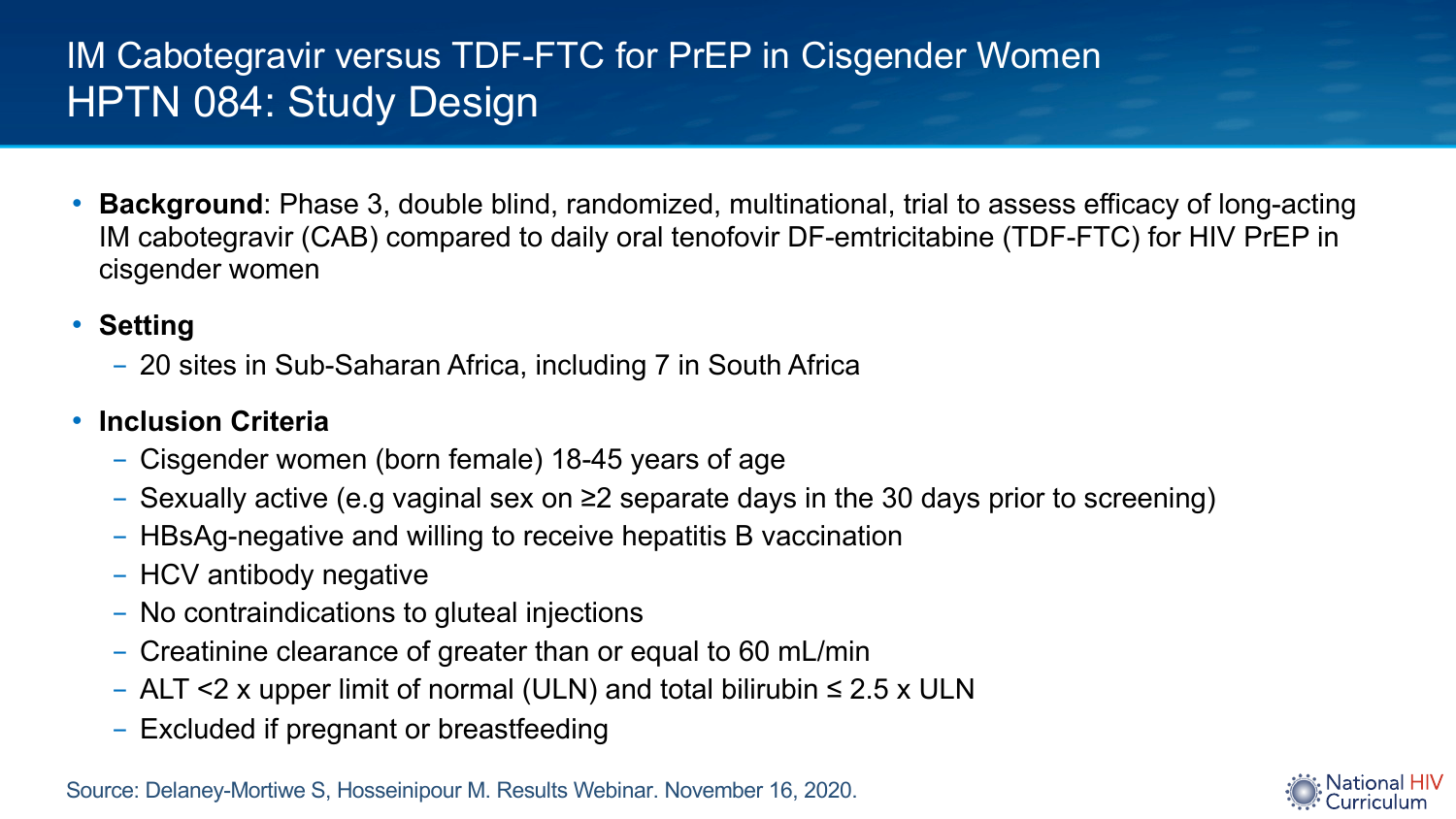#### IM Cabotegravir versus TDF-FTC for PrEP in Cisgender Women HPTN 084: Study Design



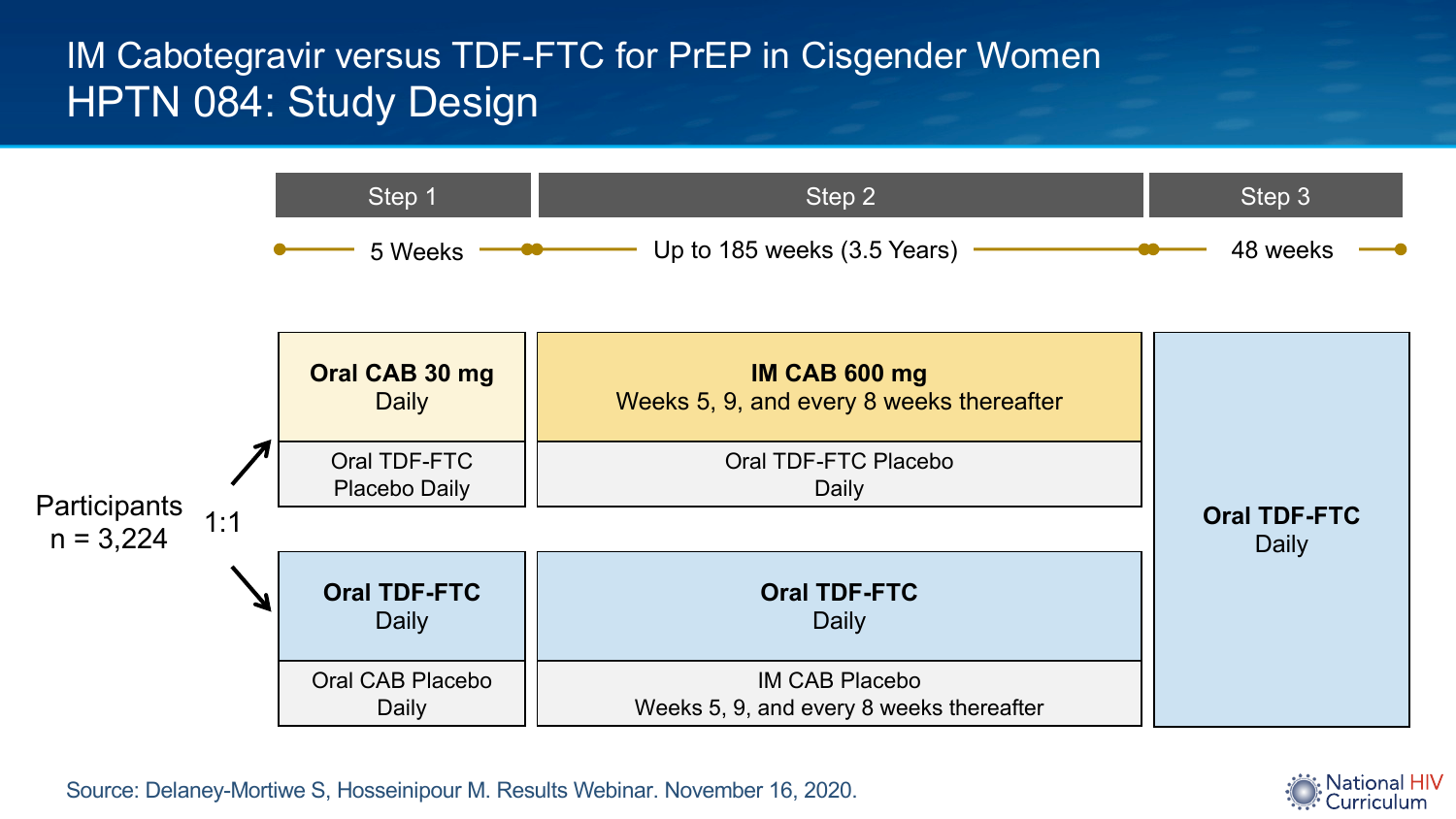#### IM Cabotegravir versus TDF-FTC for PrEP in Cisgender Women HPTN 084: Baseline Characteristics

# • **Age**

- -Average age of 26 years
- -57% were ≤25 years of age

# • **Partners**

- -87% lived with partner
- -55% reported ≥2 partners in past month
- $-34\%$  had partners that were HIV+ or had unknown status



Source: Delaney-Mortiwe S, Hosseinipour M. Results Webinar. November 16, 2020.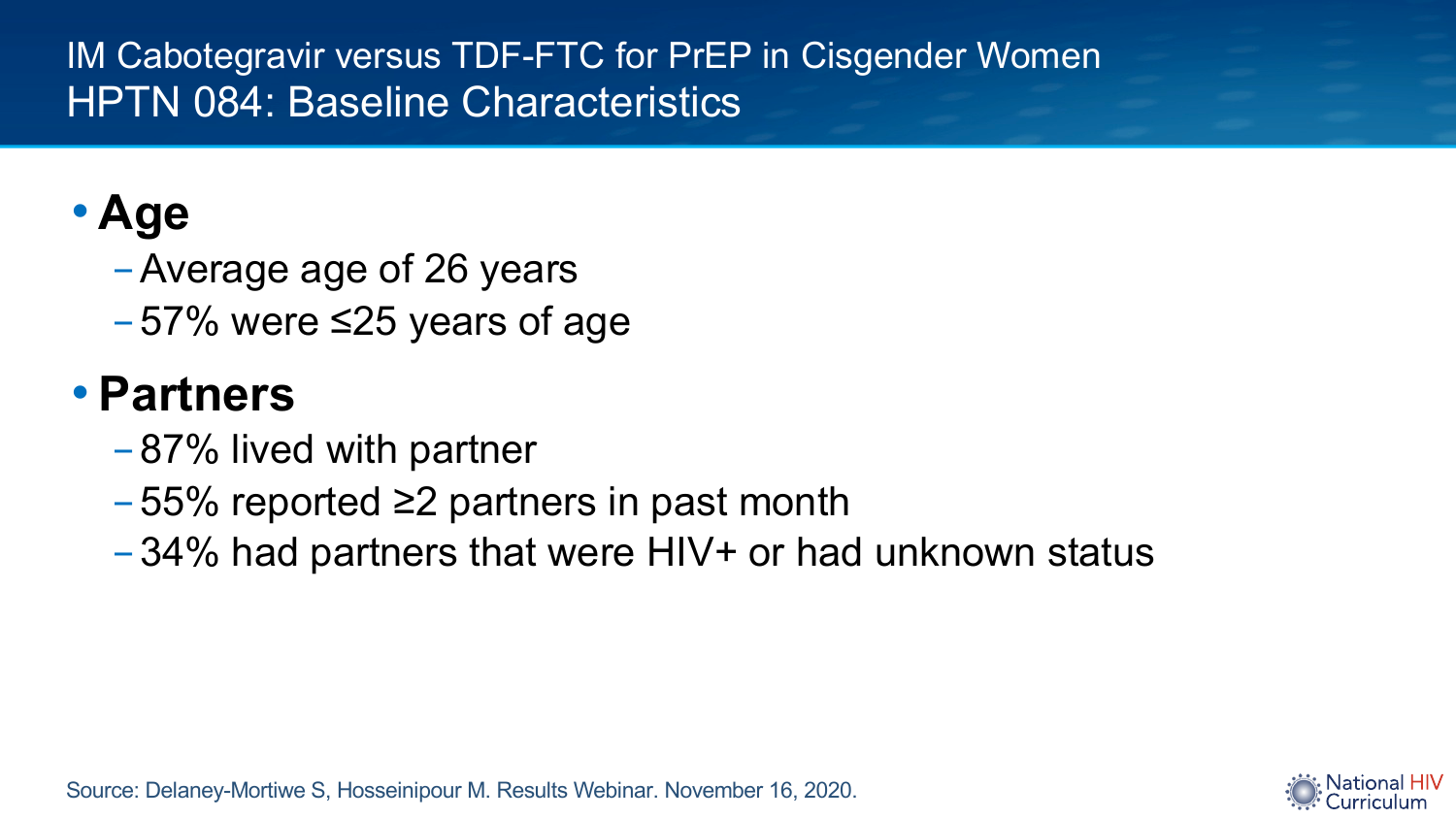#### IM Cabotegravir versus TDF-FTC for PrEP in Cisgender Women HPTN 084: Results ( $n = 3,127$  included in analysis)



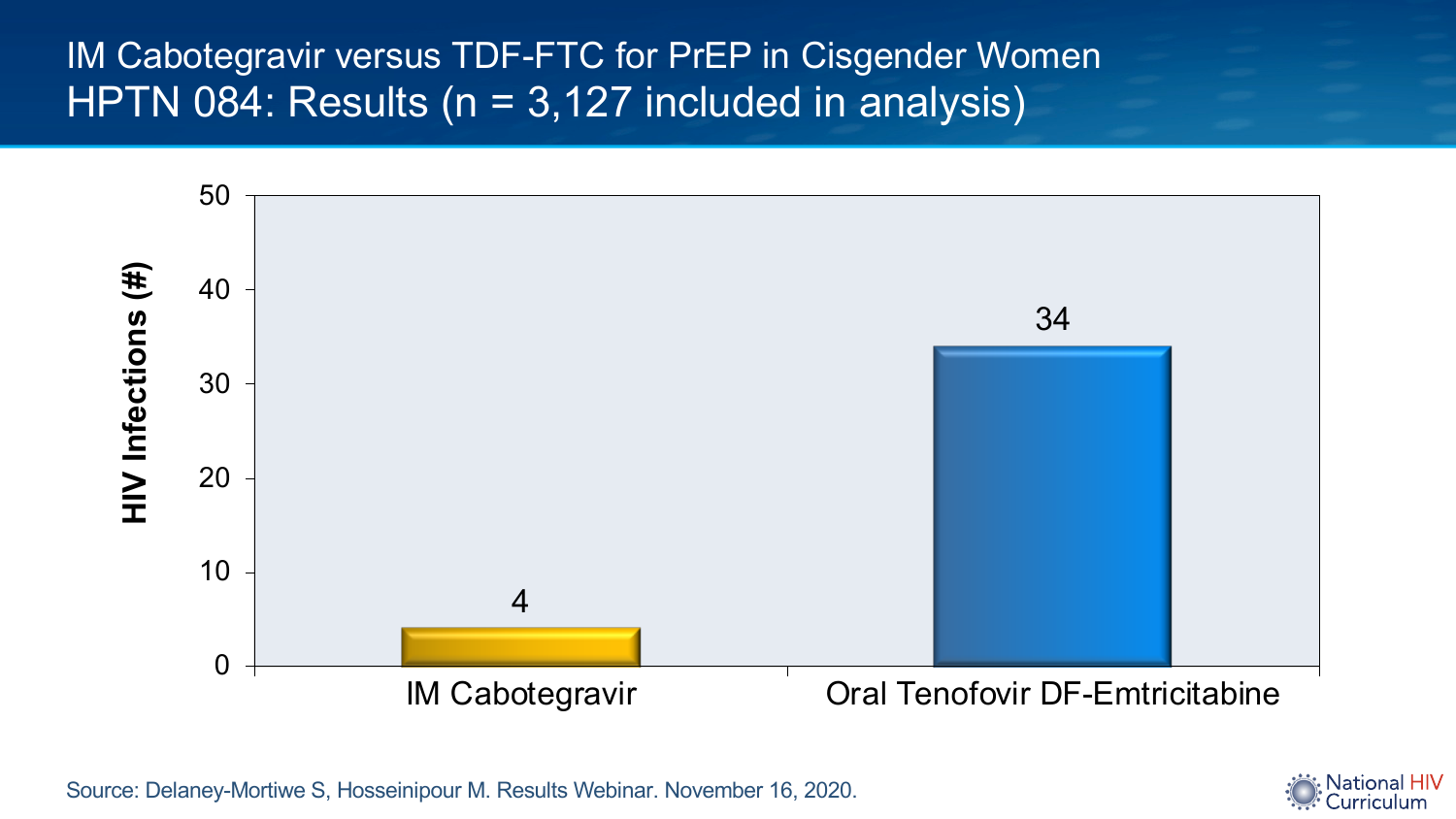#### IM Cabotegravir versus TDF-FTC for PrEP in Cisgender Women HPTN 084: Results ( $n = 3,127$  included in analysis)



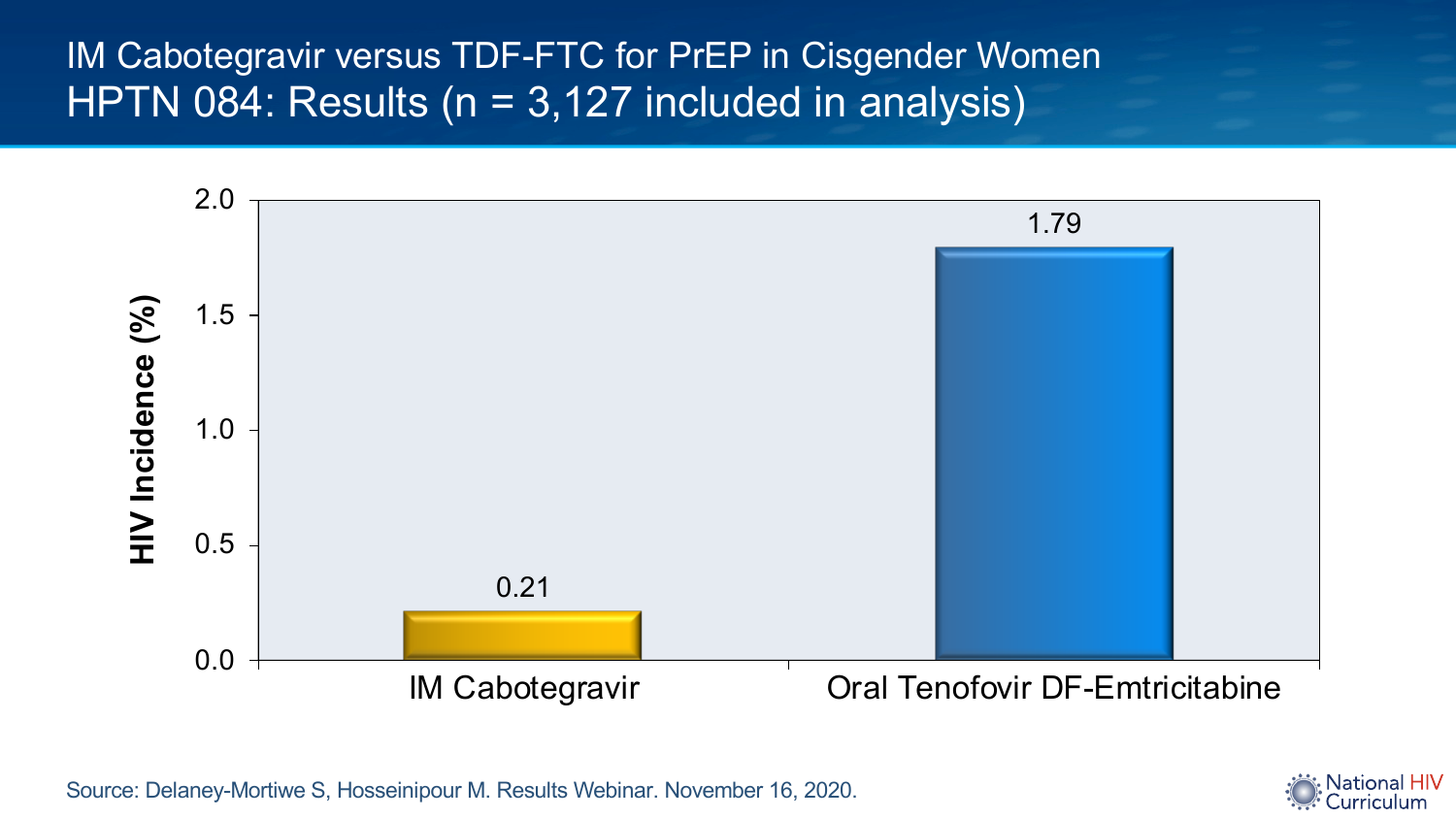IM Cabotegravir versus TDF-FTC for PrEP in Cisgender Women HPTN 084: Conclusions

**Investigator's Conclusion**: Long-acting injectable cabotegravir was more effective than daily oral tenofovir DF-emtricitabine in preventing HIV infection in cisgender women.

Source: Delaney-Mortiwe S, Hosseinipour M. Results Webinar. November 16, 2020.